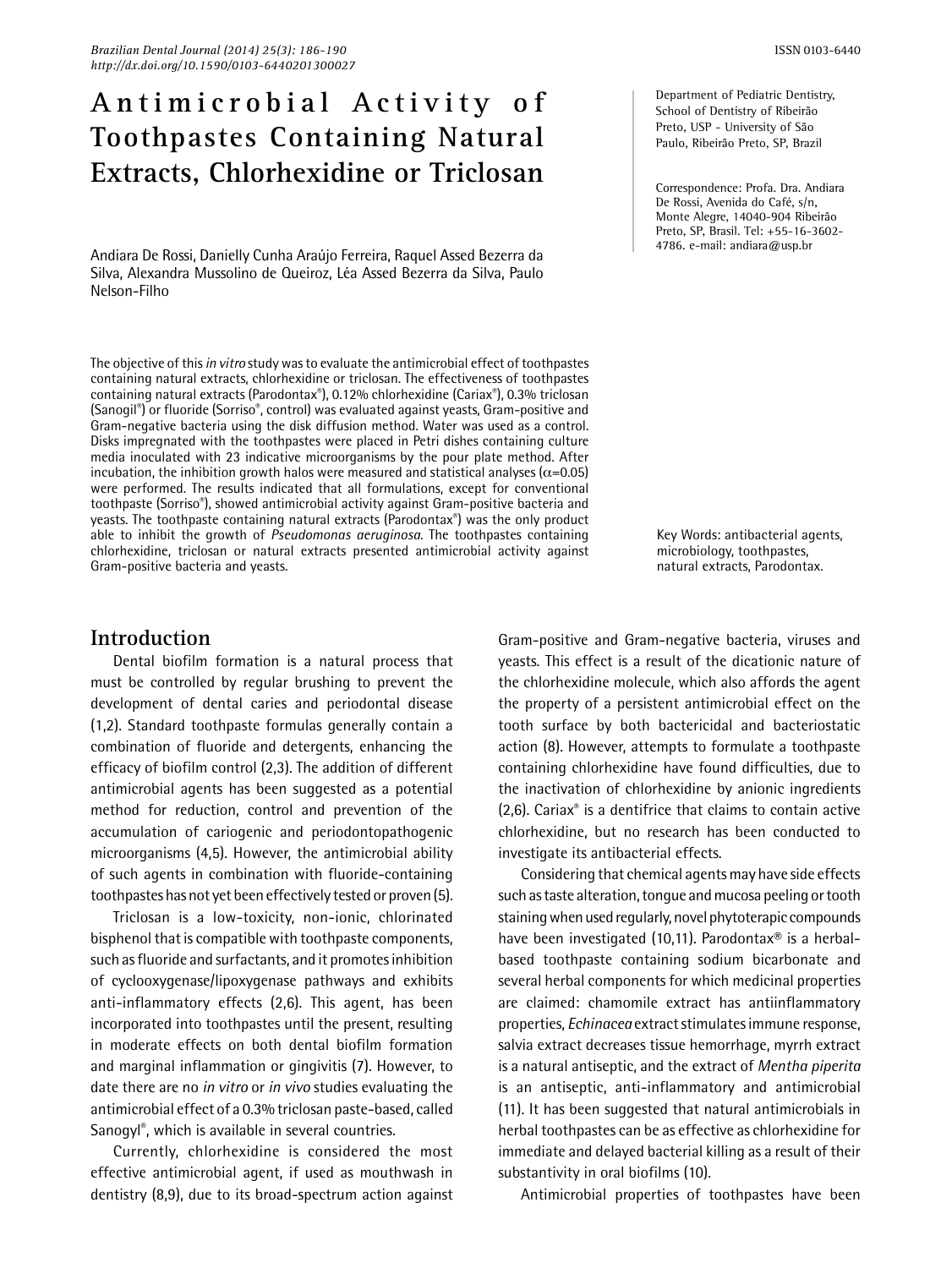studied extensively, but *in vitro* studies frequently evaluated single species and did not include anaerobes and other common commensal flora (5). However, the oral biofilms associated with caries and periodontal diseases are generated by multi-species interactions. Considering that antimicrobial efficacy of chemical agents may be reduced or inactivated when associated to other ingredients of toothpastes, the objective of this study was to investigate the antimicrobial efficacy of toothpastes containing triclosan (Sanogil®), chlorhexidine (Cariax®) or plant extracts (Parodontax®) against multiple species of Gram-positive bacteria, Gram-negative bacteria and yeasts. The tested hypothesis was that addition of these chemical agents into dentifrices would significantly enhance antimicrobial

# **Materials and Methods**

no antimicrobial agents.

#### *Toothpastes*

The toothpastes evaluated in this study are shown in Table 1, along with their ingredients as listed on the package and the manufacturer's name. Conventional toothpaste without antimicrobial agents, Sorriso®, and water were used as controls. Water was used as a control to confirm the bacterial growth.

activity compared with conventional dentifrices containing

#### *Microorganisms*

The *in vitro* antibacterial activity of the tested dentifrices was evaluated against 23 strains of microorganisms obtained from the American Type Culture Collection (ATCC), and field strains obtained from saliva, teeth, root canals or radiation caries. The indicator microorganisms are presented in Table 2.

#### *Antimicrobial Assay*

The antimicrobial activity of the dentifrices was

determined by the disk diffusion method, using standard diffusion technique (12). All the experiments were conducted in duplicate. For the agar diffusion test (double layer agar-well technique), TSA culture medium (Tryptic-Soy-Agar; Difco, Detroit, MI, USA) was used for the streptococcus strains, and MH culture medium (Mueller Hinton Broth; Difco) was used for the remaining microorganisms. The inocula for bacterial strains were prepared in a saline suspension of the strains and adjusted to a density equivalent to the 1-4 standard of the McFarland scale, depending on the evaluated strain. In a laminar flow chamber, a base layer of 12 mL MH or TSA at 50 °C was poured into 25 x 150 mm sterile Petri dishes. After solidification of the culture medium, a seed layer composed by 8 mL of MH or TSA at 50 °C, with the addition of 106 colony forming units (cfu) *per* milliliter of original inoculum, was poured onto the base layer. After solidification of the seed layer, the discs were impregnated with each toothpaste or water; the weight measured by an accurate scale for standard quantity of toothpaste and placed on the surface of each plate at equidistant points.

Two repetitions of the test were made, which means that 2 plates were used for each of the 23 test microorganisms. The plates were maintained at room temperature for 2 h to allow pre-diffusion of the materials. Then, the MH plates were incubated in aerobiosis, and the TSA plates were incubated in microaerophilia (candle jar system) at 37 ºC for 24 h. After incubation, the diameters of microorganism growth inhibition zones that formed around the disks were measured in millimeters with a digital caliper (Mitutoyo, Tokyo, Japan) under reflected light.

#### *Statistical Analysis*

Data on antimicrobial activity were compared only between dentifrices evaluated by Kruskal-Wallis test and Dunn's multiple comparisons test using the Graph Pad

|  |  |  |  |  | Table 1. Toothpastes evaluated in the study, their respective compositions and manufacturers |  |
|--|--|--|--|--|----------------------------------------------------------------------------------------------|--|
|--|--|--|--|--|----------------------------------------------------------------------------------------------|--|

| Toothpaste      | Composition                                                                                                                                                                                                                                                                                                                      | Manufacturer                                                          |
|-----------------|----------------------------------------------------------------------------------------------------------------------------------------------------------------------------------------------------------------------------------------------------------------------------------------------------------------------------------|-----------------------------------------------------------------------|
| Cariax gingival | 0.12% chlorhexidine digluconate, sodium fluoride 0.22 g (1000<br>ppm F), saccharin sodium 0.05 q. Excipient q.s.p. - 100 q.                                                                                                                                                                                                      | Kin Laboratories S.A., Barcelona, Spain                               |
| Parodontax      | Echinacea purpuraea (echinacea angustifolia) 0.954 g, mirrha<br>(commiphora myrrha) 0.624 g, Radix Ratanhiae (krameria triandra)<br>1.248 g; chamomillae (matricaria chamomilla) 0.624 g, sodium<br>hydrogen carbonate 67.91 g, p-hydroxybenzoic acid benzyl ester<br>0.05 g, saccharin sodium 0.0164 g, excipient q.s.p. 100 g. | GlaxoSmithKline Consumer Healthcare B.V.,<br>Utrecht, The Netherlands |
| Sanogil         | Water, silica, hydrated sorbitol, PEG-32, sodium lauryl<br>sulfate, flavor, cellulose qum, zinc citrate, 0.3% triclosan,<br>limonene, sodium fluoride (1450 ppm F).                                                                                                                                                              | Elida Gibbs-Fabergé, Paris, France                                    |
| Sorriso         | Water, calcium carbonate, sorbitol, sodium lauryl sulfate, flavoring, sodium<br>monofluorophosphate, sodium silicate; cellulose, sodium bicarbonate,<br>sodium saccharin, formaldehyde, sodium monofluorophosphate (control)                                                                                                     | Kolynos do Brasil Ltda, São Paulo, SP, Brazil                         |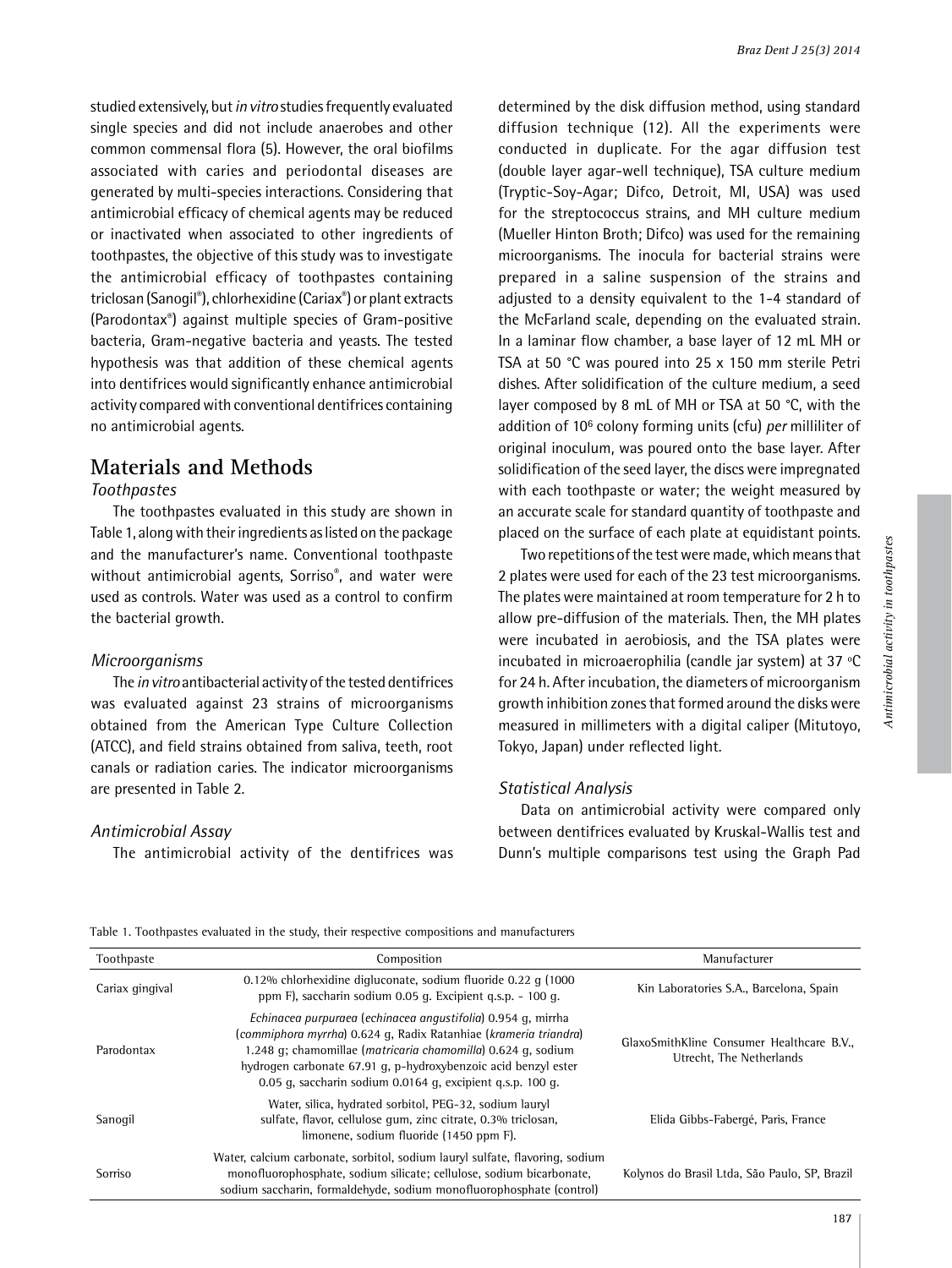Prism 4 software (GraphPad Inc., San Diego, CA, USA). A significance level of 5% was se for all analyses.

## **Results**

The conventional toothpaste (Sorriso®) did not show antimicrobial activity against any of the 23 tested microorganisms, similar to the water control (p>0.05) (Table 2 and Fig. 1). When compared to water and conventional toothpaste, all toothpastes containing antimicrobial agents showed antimicrobial activity  $(p<0.0001)$ , with no significant differences (p>0.05) (Fig. 1). However, the dentifrice containing natural plant extracts (Parodontax®) was the only formulation that had activity against Gramnegative bacteria (*Psudomonas aeruginosa)* and the only product that showed no action against *Enterococcus faecalis* (Table 2 and Fig. 1).

# **Discussion**

The addition of antimicrobial agents to conventional toothpastes aims to increase effectiveness in the control or elimination of microorganisms involved in a wide variety of microbial infections in the human mouth and body, such as *Streptococcus mutans* and *Streptococcus sobrinus*,



Figure 1. Means  $(\pm$  standard error of the mean) of microorganism growth inhibition zones of each toothpaste. \*\*\*p<0.0001.

Table 2. Tested microorganisms, origin, morphotypes and values of the mean (± SEM\*) of microorganism growth inhibition zones for each toothpaste Microorganism Origin Morphotypes Water Convent. Cariax Sanogil Paradontax *K. rhizophila* ATCC- 9341 Gram− cocci 0.0 0.0 18.00 26,00 22.50\*\* *S. aureus* ATCC- 25923 Gram+ cocci 0.0 0.0 17.00 32.00\*\* 13.00 *S. aureus* ATCC- 6538 Gram+ cocci 0.0 0.0 17.00 32.00\*\* 15.50 *S. aureus* CC- Penicillinase positive Gram+ cocci 0.0 0.0 16.50 58.00\*\* 18.00 *S. aureus* CC- Penicillinase negative Gram+ cocci 0.0 0.0 16.50 36.00\*\* 13.00 *E. faecalis* ATCC- 10541 Gram+ cocci 0.0 0.0 12.50 14.00 0.00\*\* *S. mutans* CC- Saliva Gram+ cocci 0.0 0.0 16.50 24.00 25.00\*\* *S. mutans* CC- Saliva Gram+ cocci 0.0 0.0 16.50 23.00 30.00\*\* *S. mutans* CC- Saliva Gram+ cocci 0.0 0.0 15.00 29.50\*\* 30.00\*\* *S. sobrinus* CC- Saliva Gram+ cocci 0.0 0.0 17.50 21.00 30.00\*\* *S. sobrinus* CC- Saliva Gram+ cocci 0.0 0.0 16.00 21.00 30.00\*\* *S. mutans* CC- Root canal Gram+ cocci 0.0 0.0 17.00 24.00 16.00 *S. sobrinus* CC- Saliva Gram+ cocci 0.0 0.0 18.50 26.50\*\* 31.00\*\* *S. sobrinus* CC- Saliva Gram+ cocci 0.0 0.0 17.00 25.00 29.50\*\* *S. mutans* ATCC- 25175 Gram+ cocci 0.0 0.0 15.00 25.00 28.00\*\* *E. coli* ATCC- 10538 Gram− bacilli 0.0 0.0 12.50 15.50 14.50 *E. coli* Field strain Gram− bacilli 0.0 0.0 14.00 28.00\*\* 15.00 *P. aeruginosa* ATCC- 2327 Gram− bacilli 0.0 0.0 0.00\*\* 0.00\*\* 13.50 *P. aeruginosa* Field strain Gram− bacilli 0.0 0.0 0.00\*\* 0.00\*\* 17.50 *C. albicans* ATCC- 1023 Yeast 0.0 0.0 17.00 16.00 16.50 *C. albicans* CC- Caries radiation Yeast 0.0 0.0 15.00 17.00 15.00 *C. albicans* CC- Saliva Yeast 0.0 0.0 15.00 16.00 12.00 *C. tropicalis* CC- Denture Yeast 0.0 0.0 17.00 14.00 15.00 Mean (±S.E.M.) 19.59 (±1.75) 0 (±0) 0 (±0) 14.65 (±1.02) 22.76 (±2.46) 19.59 (±1.75) \*S.E.M.: Standard error of the mean. \*\* Statistically significant difference.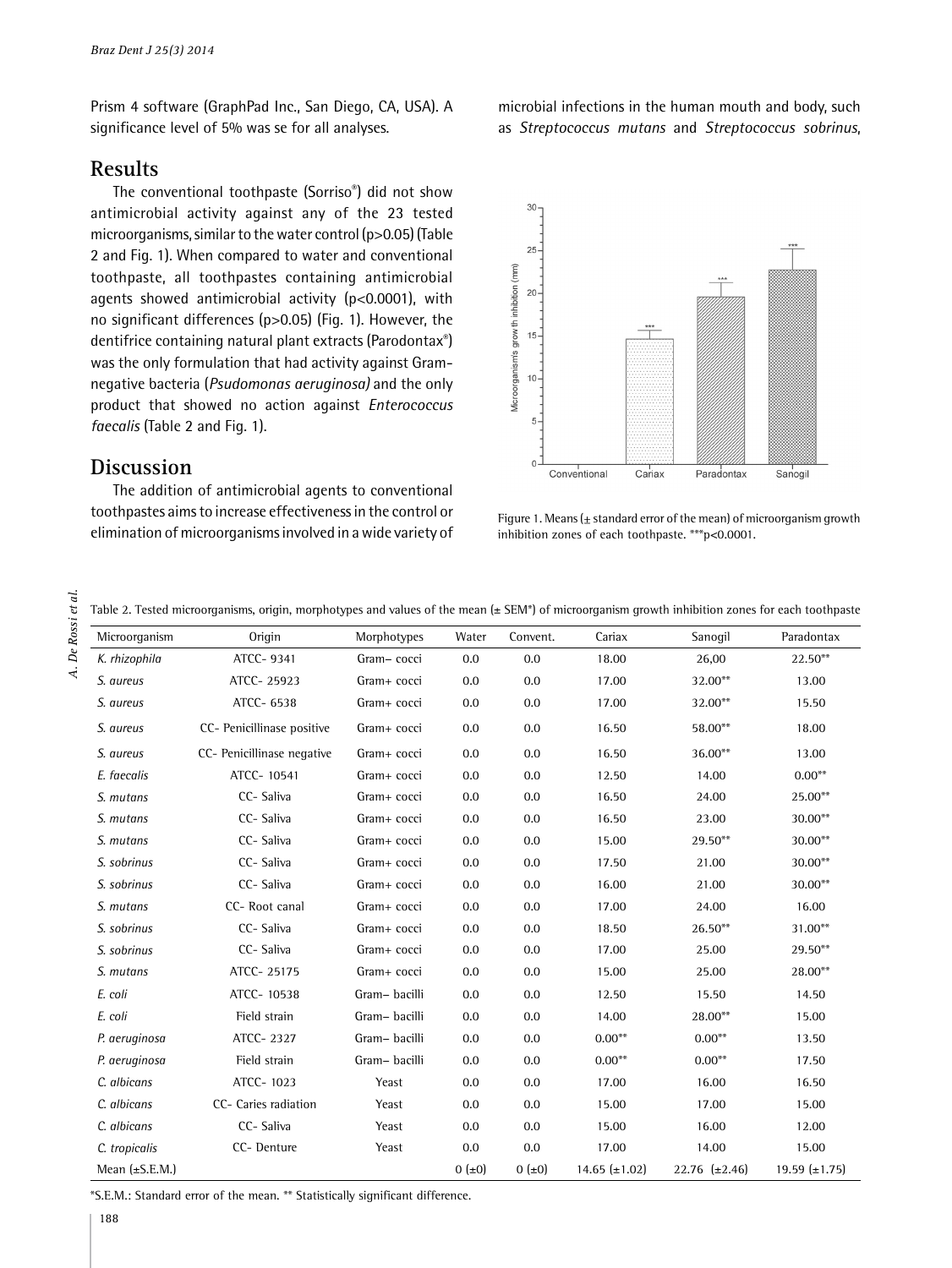*Braz Dent J 25(3) 2014*

the primary etiological agents of dental caries (13,14). Furthermore, *P. aeruginosa* and *E. faecalis* (15) are related to periodontal diseases, and *Candida albicans,* the most common fungal pathogen, is involved in candidiasis and most superficial or systemic infections (16), even dental caries (17). However, assessment of the antimicrobial activity of commercial toothpaste is important because the preparations generally contain a complex mixture of active ingredients that may not produce the desired effect (18). Thus, the objective of this study was to evaluate commercially available toothpastes that include the most widely used and most studied antimicrobial agents in their composition (2,3,6,9,10). In addition, the antimicrobial activity was evaluated *in vitro* for a large number of microorganisms from oral biofilm, including cariogenic and periodontopathogenic microorganisms and yeasts. It has been recently suggested that the antimicrobial activity of dentifrices should be tested by *in vitro* evaluations prior to randomized controlled trials (5), which are required in future studies to evaluate the possible *in vivo* benefits of these dentifrices.

Although the disk diffusion method is suitable for fluid materials like water, it has been also used for antimicrobial evaluation of semi-solid materials that are fluid in the presence of saliva or water, such as toothpaste (3,4,10,12,19). However, these studies used a small number of microorganism strains (3,10,19) and were restricted to the evaluation of standard strains (ATCC). In the present study, 23 strains of microorganisms present in the oral cavity were used, including standard strains as well as field strains isolated from saliva, dentures, root canals or radiation caries lesions. Water was used as control like in other studies (4,19) to confirm the microbial growth around the disk. In this study was used a conventional toothpaste without antimicrobial agents as control (Sorriso); thus providing the same consistency of the experimental groups.

The statistical analysis of this study was performed comparing dentifrices among themselves, and no statistical analysis was performed comparing the microorganisms. This way of comparison, i.e. comparing the action of the toothpastes was made in similar studies (4,19). According to the obtained results, toothpastes containing natural extracts, chlorhexidine or triclosan presented antimicrobial activity against Gram-positive bacteria and yeasts. In a similar *in vitro* study examining the antimicrobial activity of different toothpastes containing natural extracts, a dentifrice containing *Echinacea*, a substance also present in the natural dentifrice evaluated in this study (Parodontax®), showed no antimicrobial activity against *S. mutans* and *C. albicans* (19). These results contradict this study, as the herbal-based toothpaste, Parodontax®, was highly effective against *S. mutans* and *C. albicans*.

Despite its lack of action against *E. faecalis*, it was the only dentifrice to have an effect on Gram-negative bacteria (*P. aeruginosa*). This difference can be explained by the different herbal components of Parodontax®, including chamomile, sage, rhatany, myrrh (which is a natural antiseptic) and peppermint oil (which demonstrates antiseptic, anti-inflammatory and antimicrobial properties). It is noteworthy that *E. coli* and *C. albicans* are also etiologically associated with carious lesions (17), while *P. aeruginosa* is associated with periodontal diseases (15). The few controlled trials evaluating this herbal toothpaste have had contradictory findings; some studies reported a significant decrease in plaque, bleeding on probing or gingivitis when compared with a control dentifrice (20,21), while others found no significant clinical advantage over conventional toothpaste with fluoride (11,22). Nevertheless, Parodontax<sup>®</sup> decreased both plaque and gingivitis (11). More clinical studies are needed to assess the effects of Parodontax® against cariogenic and periodontopathogenic microorganisms and yeasts, and to determine its mechanism of action and potential substantivity in oral biofilms. Parodontax® has shown to be absorbed in oral biofilms and present substantivity, similar to chlorhexidine (1,10).

Although chlorhexidine in considered the gold standard of oral antiseptics, its antibacterial effect in dentifrices may be influenced by other ingredients in the dentifrice composition such as sodium lauryl sulfate, an anionic ingredient that may inhibit chlorhexidine action (1,2,4). However, in the present study, the dentifrice with chlorhexidine (Cariax®) showed antimicrobial activity against all tested microorganisms except the Gramnegative microorganism *P. aeruginosa*, showing similarity to dentifrices containing natural extracts. The toothpaste containing triclosan (Sanogil®) showed the highest antimicrobial activity (p<0.01) against Gram-positive microorganisms and yeasts; however, it did not demonstrate antimicrobial activity against *P. aeruginosa*. These results are consistent with the results of the study by Prasanth (4), which showed that triclosan-based toothpastes are effective against *E. coli*, *S. mutans* and *C. albicans*. Clinical investigations suggest that the use of a dentifrice containing 0.3% triclosan may reduce halitosis (23), dental biofilm formation (23,24), supragingival calculus formation and reduce clinical signs of inflammation in cases of gingivitis (24) or peri-implant mucositis at six months, when compared with the use of a standard fluoride dentifrice (25). The standard fluoride dentifrice evaluated in our study (Sorriso) did not show antimicrobial activity against any of the tested microorganisms.

It may be concluded that the addition of plant extracts, chlorhexidine or triclosan to dentifrices can result in effective antimicrobial activity against all the evaluated